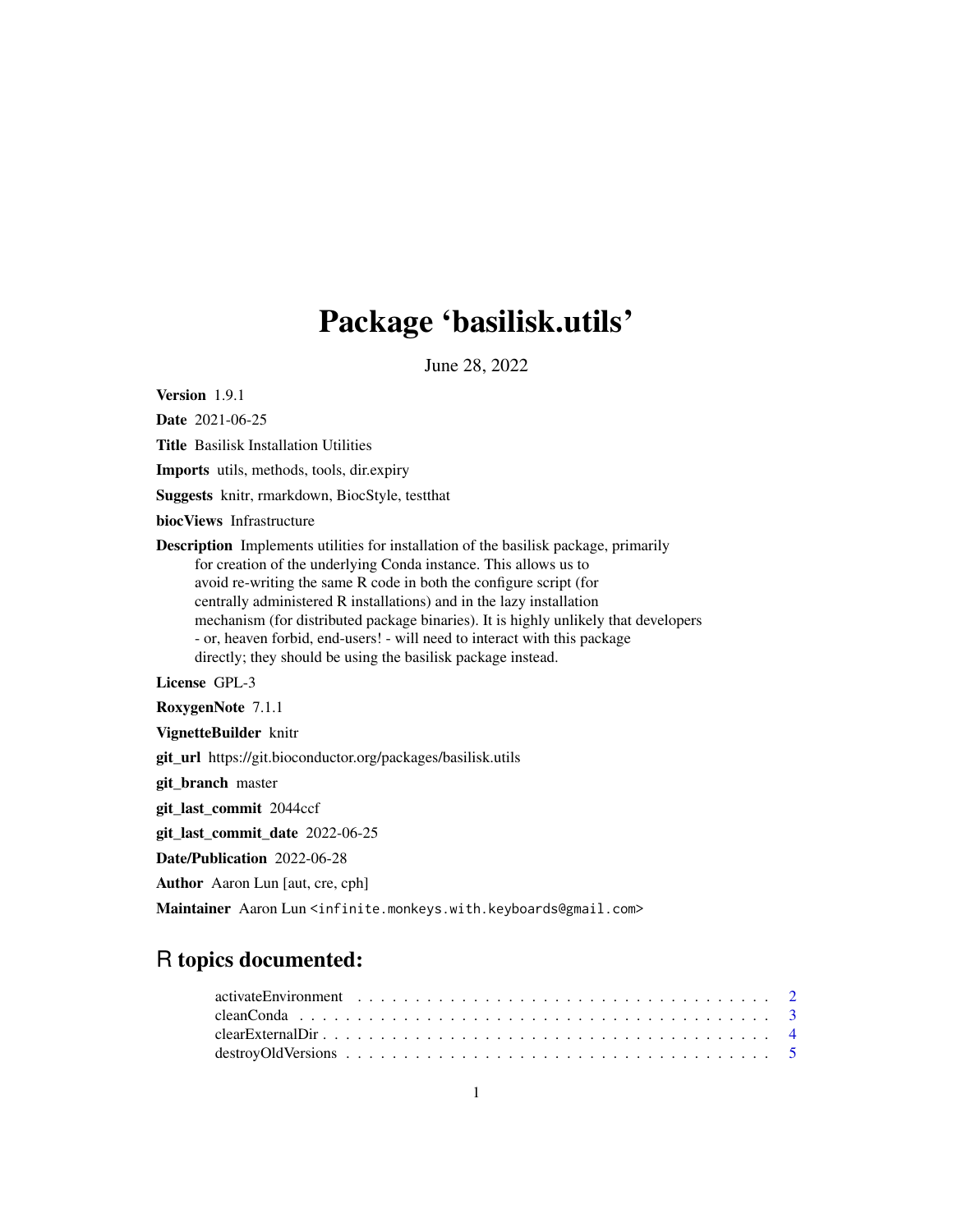### <span id="page-1-0"></span>2 activateEnvironment

| Index |  |
|-------|--|

activateEnvironment *Activate a Conda environment*

# Description

Mimic the (de)activation of a Conda environment by modifying environment variables in the current R process.

#### Usage

```
activateEnvironment(envpath = NULL, loc = getCondaDir())
```

```
deactivateEnvironment(listing)
```
# Arguments

| envpath | String containing the path to the Conda environment to activate. If NULL, the                                                  |
|---------|--------------------------------------------------------------------------------------------------------------------------------|
|         | base Conda instance at getCondaDir() is activated.                                                                             |
| loc     | String containing the path to the root of a conda instance.                                                                    |
| listing | Named list of strings containing name: value pairs for environment variables,<br>typically the output of activate Environment. |

#### Details

Conda environments generally need to be activated to function properly. This is especially relevant on Windows where the "PATH" variable needs to be modified for the DLL search. The .activateEnvironment function mimics the effect of activation by modifying environment variables in the current R session. This can be reversed by .deactivateEnvironment once the Conda environment is no longer in use.

The .activateEnvironment function will also unset a few bothersome environment variables:

• "PYTHONPATH": to avoid compromising the version guarantees if reticulate's import is allowed to search other locations beyond the specified Conda environment.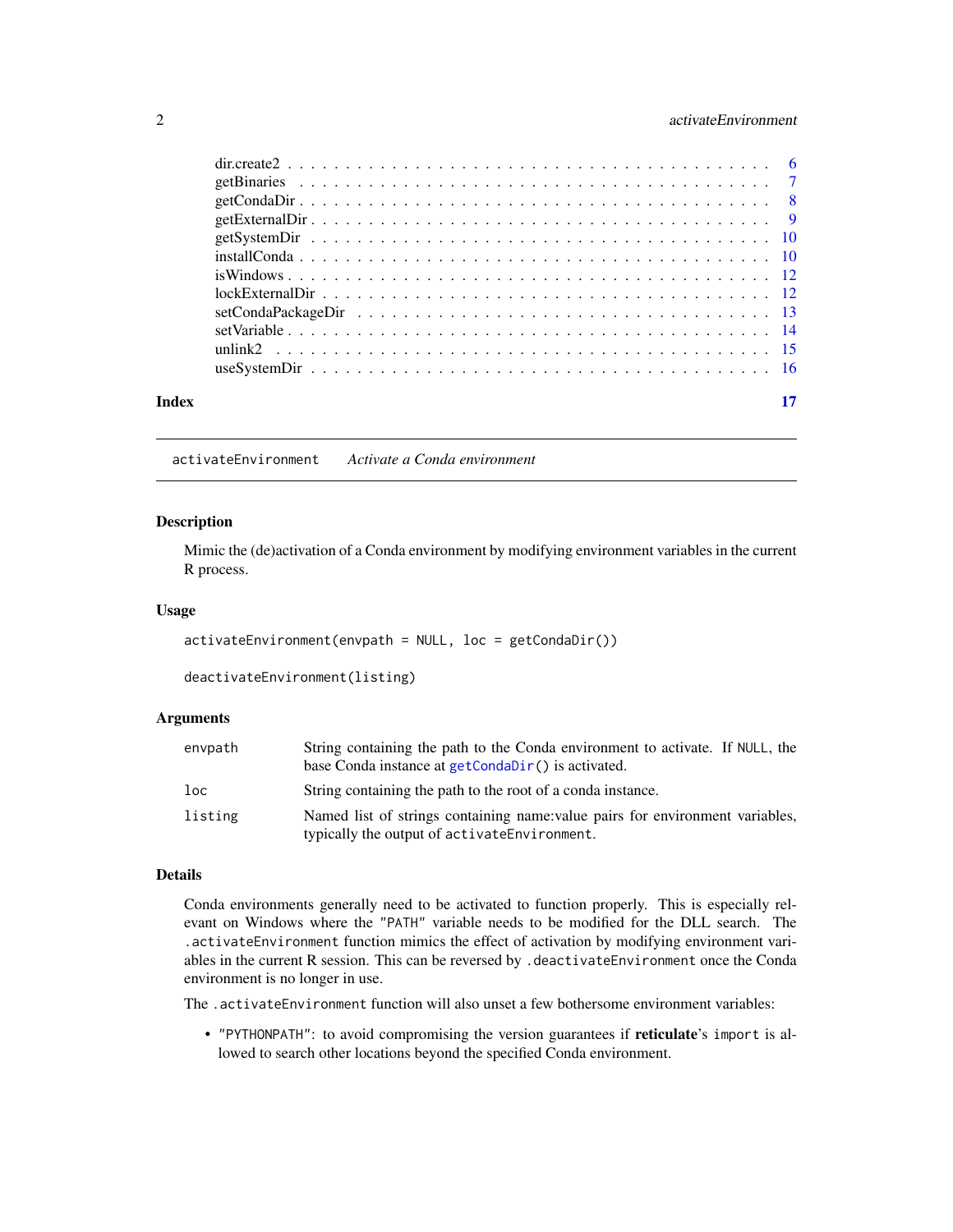#### <span id="page-2-0"></span>cleanConda 3

- "PYTHONNOUSERSITE": similarly, to avoid searching the user's site libraries.
- "RETICULATE\_PYTHON": this would otherwise override any choice of Python, even after explicit specification via reticulate's use\_Condaenv!
- "RETICULATE\_PYTHON\_ENV": for similar reasons.

# Value

activateEnvironment will modify environment variables to mimic activation of the Conda environment. It returns a named list of the previous values of all variables modified in this manner. (NA values indicate that the corresponding variable was not previously set.)

deactivateEnvironment restores the environment variables to their pre-activation state. It returns NULL invisibly.

#### Author(s)

Aaron Lun

# Examples

```
# We can't actually run activateEnvironment() here, as it
# either relies on basilisk already being installed or
# it has a hard-coded path to the basilisk system dir.
print("dummy test to pass BiocCheck")
```

| cleanConda | <i>Run</i> conda clean |  |  |
|------------|------------------------|--|--|
|------------|------------------------|--|--|

#### Description

Clean the Conda installation to remove unused packages and tarballs.

#### Usage

```
cleanConda(loc = getCondaDir())
```
#### Arguments

loc String containing the path to the root of a conda instance.

#### Details

This should only be performed to save disk space for system installations, as the cached extras will never be used by any other basilisk package.

In contrast, for an externally cached conda, the extras may be re-used by other basilisk clients. So it's usually worth keeping them around, though this function can be called directly by the user if the cache gets too big.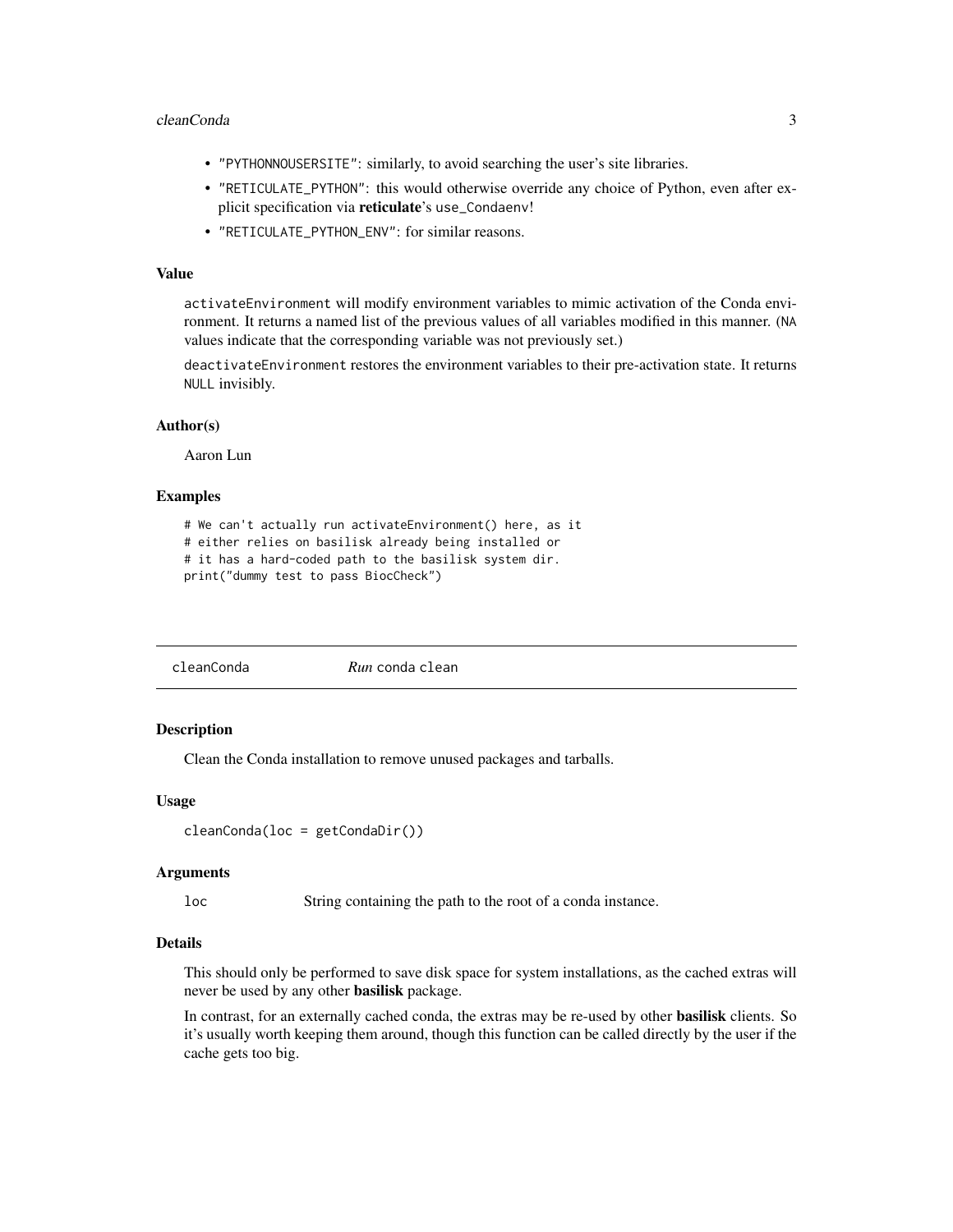<span id="page-3-0"></span>An integer value indicating whether the cleaning was successful.

# Author(s)

Aaron Lun

# Examples

```
# We can't actually run cleanConda() here, as it
# either relies on basilisk already being installed or
# it has a hard-coded path to the basilisk system dir.
print("dummy test to pass BiocCheck")
```
clearExternalDir *Clear the external installation directory*

#### <span id="page-3-1"></span>Description

Clear the external installation directory by removing old Conda instances installed for different versions of basilisk with the same middle version number (i.e., same Bioconductor release).

#### Usage

```
clearExternalDir(path = getExternalDir())
```
clearObsoleteDir(path = getExternalDir())

#### Arguments

path String containing the path to the latest version of the directory of interest.

#### Details

clearObsoleteDir can also be applied to the directories for the individual Conda environments, as the package version is also suffixed onto those directory paths. This is useful for clearing out obsolete versions of package environments.

#### Value

For clearExternalDir, all conda instances (and associated environments) of the same Bioconductor release as the current basilisk installation are destroyed.

The same applies for clearObsoleteDir except that the conda instance generated by the latest basilisk installation is retained.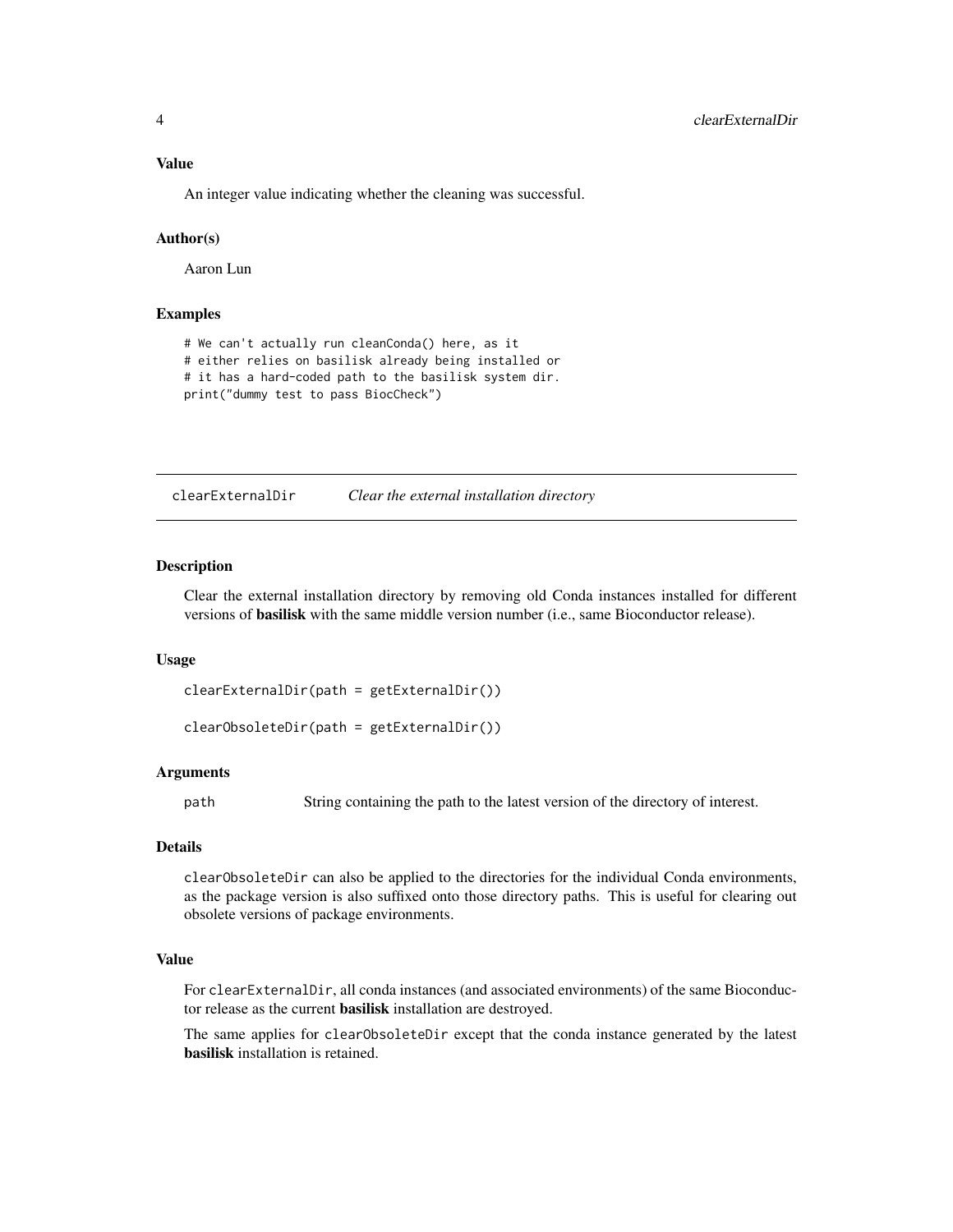# <span id="page-4-0"></span>destroyOldVersions 5

#### Author(s)

Aaron Lun

# See Also

[getExternalDir](#page-8-1), which determines the location of the external directory.

[installConda](#page-9-1), for the motivation behind this function.

#### Examples

```
# We can't actually run clearExternalDir() here, as it
# relies on basilisk already being installed.
print("dummy test to pass BiocCheck")
```
destroyOldVersions *Destroy old versions?*

# Description

Should we destroy old installations of Conda from previous versions of basilisk (or old environment installations, for basilisk client packages)?

### Usage

```
destroyOldVersions()
```
# Details

The default value is TRUE, in order to save some hard drive space. This can be changed by setting BASILISK\_NO\_DESTROY environment variable to "1".

# Value

Logical scalar providing an answer to the above.

# Author(s)

Aaron Lun

# See Also

[installConda](#page-9-1), where this function is used.

[clearObsoleteDir](#page-3-1), which may be triggered by this function.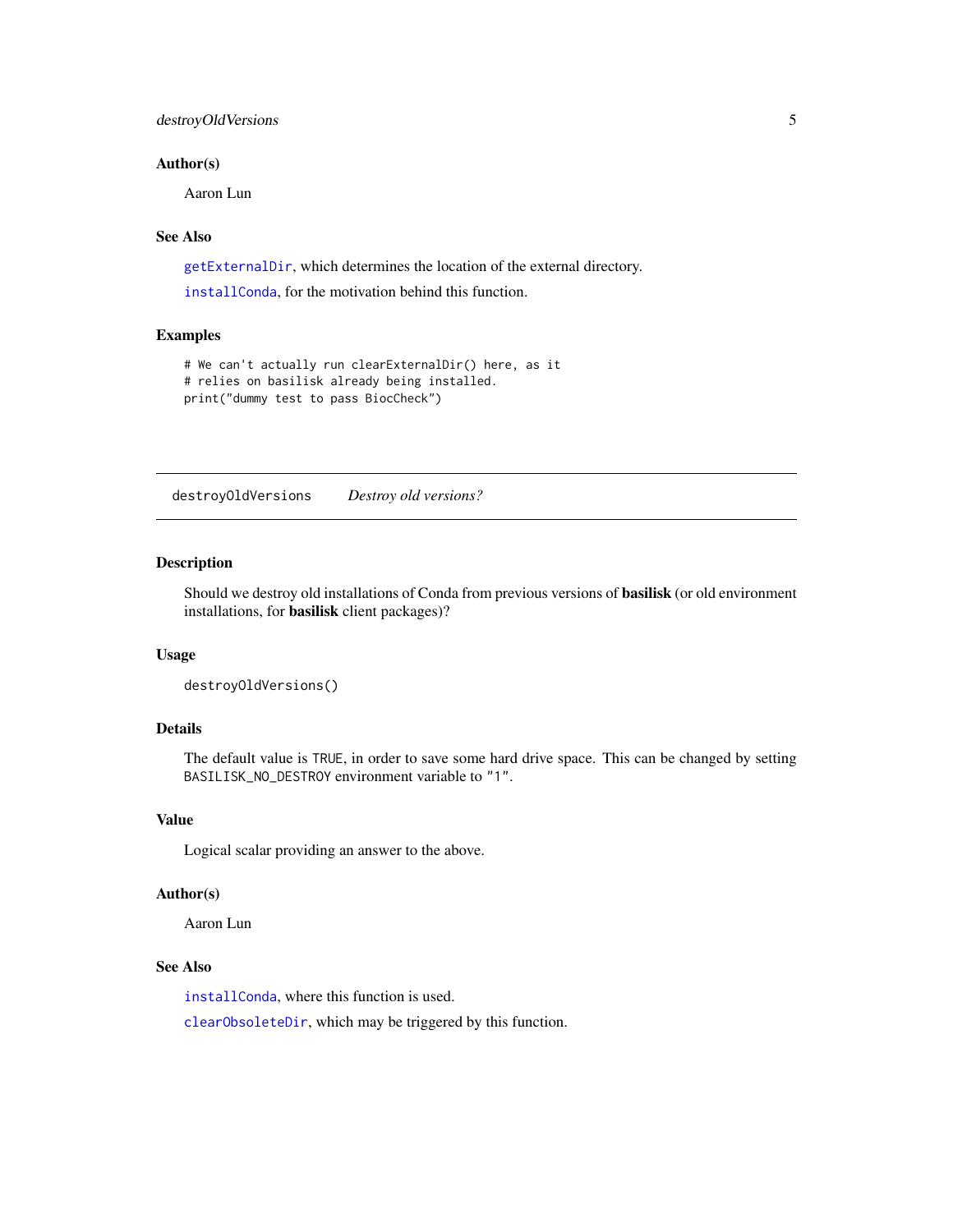<span id="page-5-1"></span><span id="page-5-0"></span>

Create a directory with an error message if it does not succeed.

#### Usage

dir.create2(path, recursive = TRUE, ...)

# Arguments

path, recursive, ...

Further arguments to pass to [dir.create](#page-0-0).

#### Details

This is primarily necessary to avoid incomprehensible errors when a directory cannot be created, usually due to insufficient permissions. We set recursive=TRUE by default for convenience.

Note that the presence of an existing directory at path will cause this function to fail. This is usually desirable in the context of **basilisk.utils** as stale directories should be [unlink2](#page-14-1)ed beforehand.

#### Value

Either path is created or an error is raised. NULL is invisibly returned.

# See Also

[unlink2](#page-14-1), for a similarly safe deletion function.

```
out <- tempfile()
dir.create2(out)
```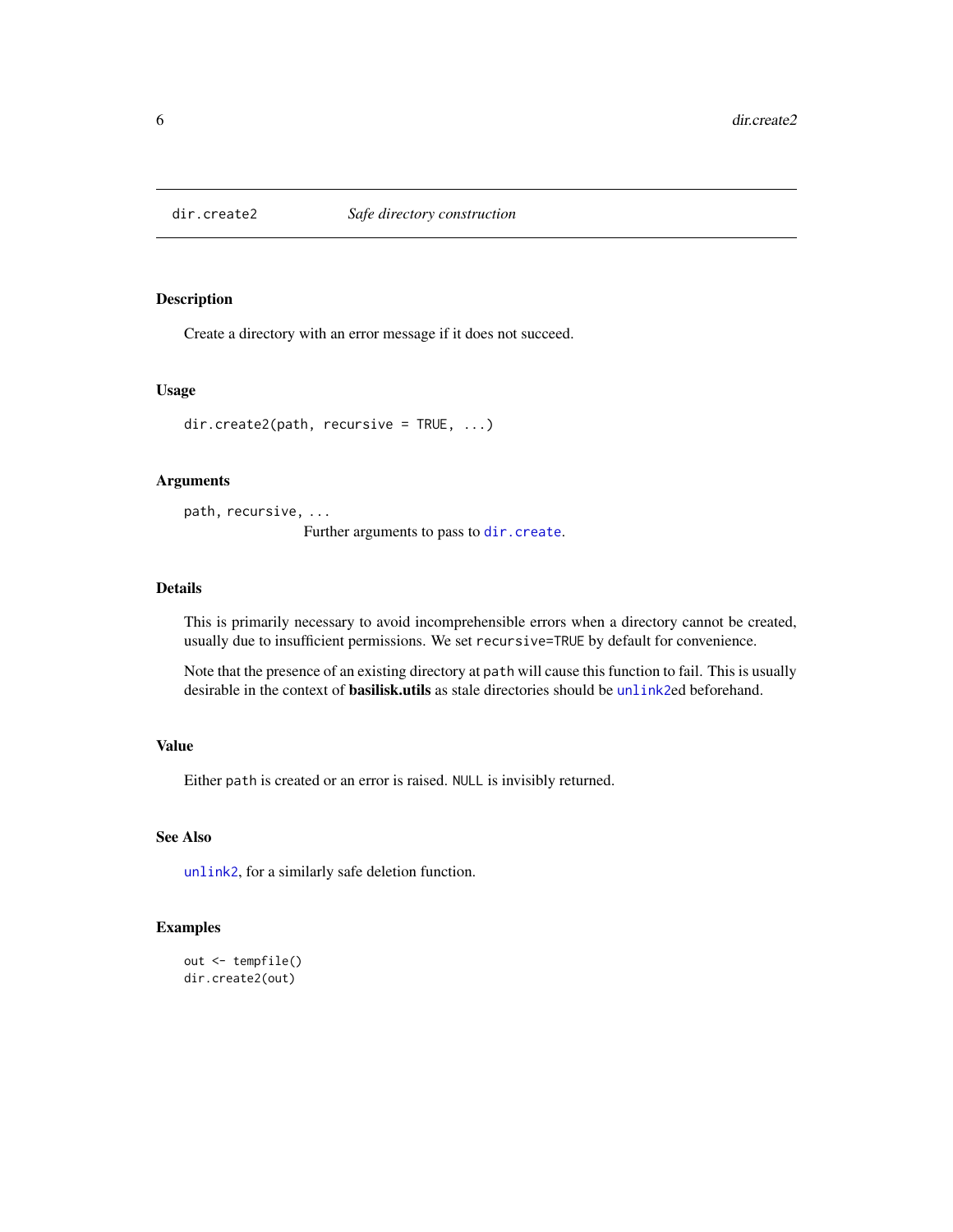<span id="page-6-0"></span>getBinaries *Get binary paths*

# Description

Get binary paths

# Usage

getCondaBinary(loc)

getPythonBinary(loc)

# Arguments

loc String containing the path to the root of a conda instance or environment.

#### Details

This code is largely copied from reticulate, and is only present here as they do not export these utilities for general consumption.

# Value

String containing the path to the conda or Python executable inside loc. If loc is not supplied, the relative path from the root of the environment is returned.

# Author(s)

Aaron Lun

# Examples

```
getCondaBinary()
```
getPythonBinary()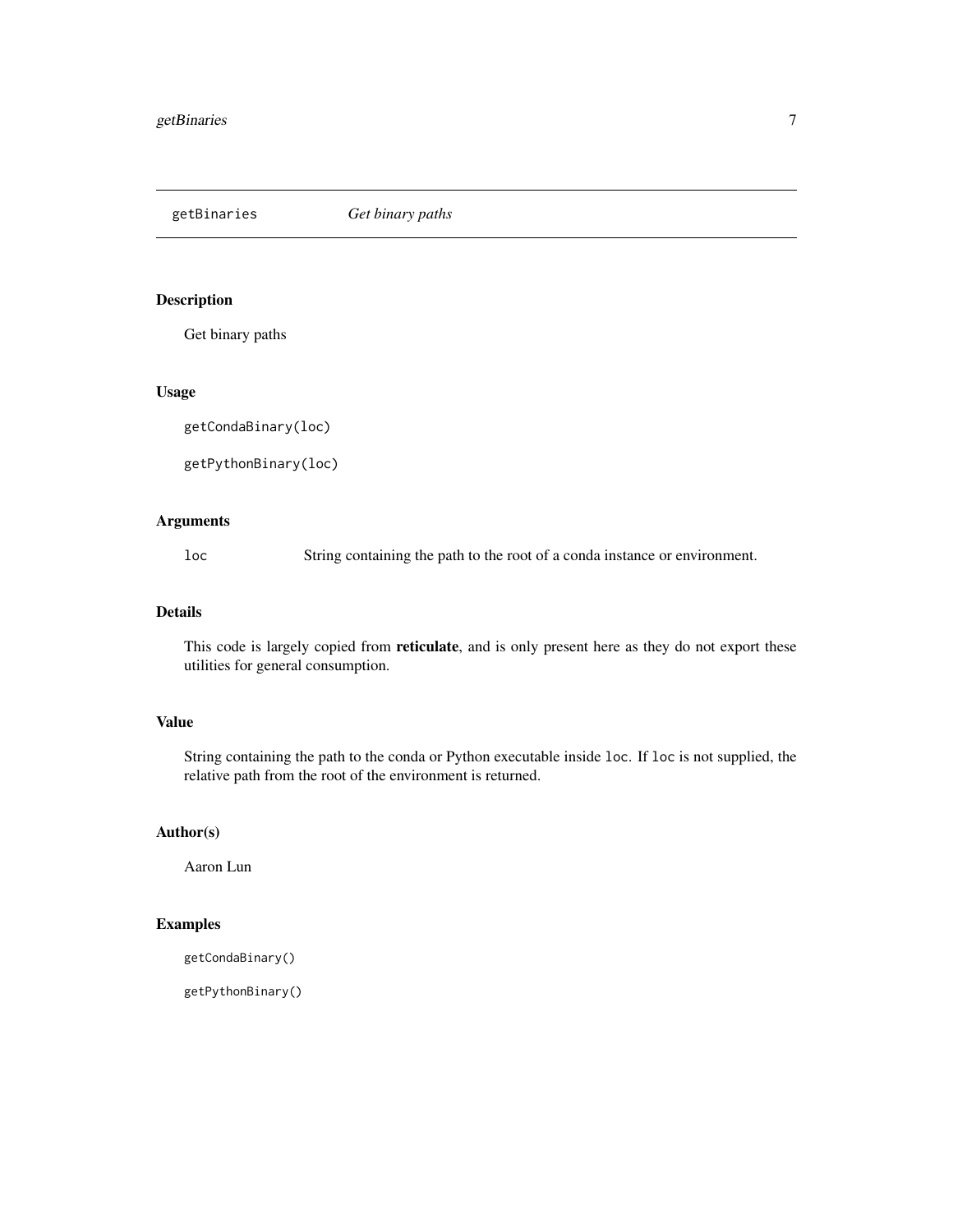<span id="page-7-1"></span><span id="page-7-0"></span>

Find the installation directory for the basilisk-managed Conda instance.

#### Usage

getCondaDir(installed = TRUE)

#### Arguments

installed Logical scalar indicating whether **basilisk** is already installed.

#### Details

By default, conda is installed to a location specified by [getExternalDir](#page-8-1). This ensures that R package build systems do not attempt to generate binaries that include the conda instance; such binaries are not relocatable due to the presence of hard-coded paths, resulting in run-time failures.

If the BASILISK\_EXTERNAL\_CONDA environment variable is set to a path to an existing conda instance, the function will return it directly without modification. This allows users to use their own conda instances with **basilisk** but, in turn, they are responsible for managing it.

If the BASILISK\_USE\_SYSTEM\_DIR environment variable is set to "1", the function will return a path to a location inside the basilisk system installation directory. This is the ideal approach when installing from source as any conda and **basilisk** re-installations are synchronized. It also ensures that any R process that can load **basilisk** will also have permissions to access the conda instance, which makes life easier for sysadmins of clusters or other shared resources.

We suggest always calling this function after an [installConda](#page-9-1) call, which guarantees the presence of the conda installation directory (or dies trying). Setting installed=FALSE should only happen inside the basilisk configure script.

#### Value

String containing the path to the conda instance.

#### Author(s)

Aaron Lun

```
# Setting the environment variable to run this example:
# all other modes rely on installation of basilisk.
old <- Sys.getenv("BASILISK_USE_SYSTEM_DIR")
Sys.setenv(BASILISK_USE_SYSTEM_DIR=1)
```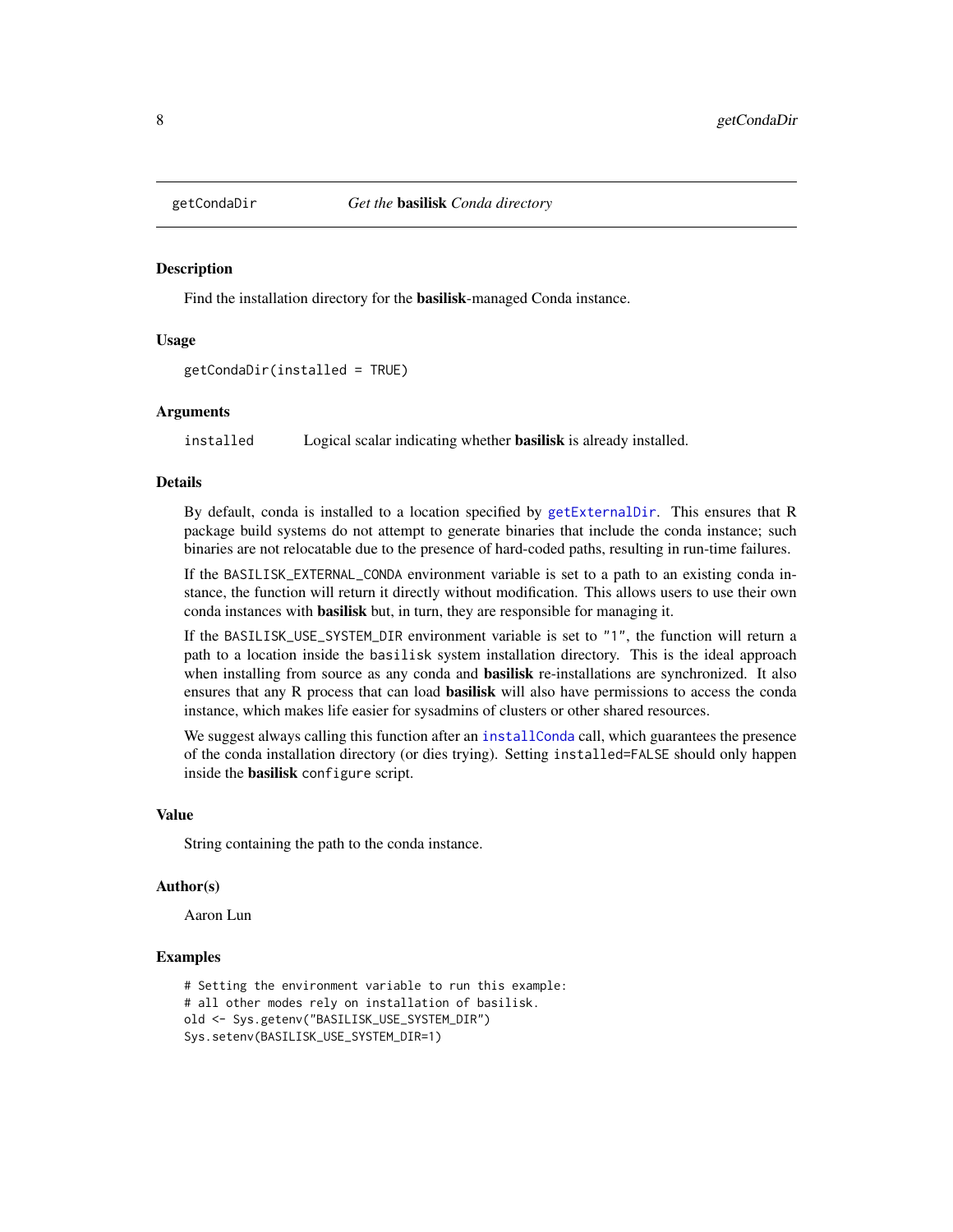# <span id="page-8-0"></span>getExternalDir 9

getCondaDir(installed=FALSE)

Sys.setenv(BASILISK\_USE\_SYSTEM\_DIR=old)

<span id="page-8-1"></span>getExternalDir *Get an external conda directory*

# Description

Define an external location for installing the conda instance and basilisk environments.

#### Usage

getExternalDir()

# Details

The default path contains the version number so that re-installation of **basilisk** will install a new instance of Conda. (This assumes that **basilisk** and **basilisk.utils** have synchronized version bumps.) See [installConda](#page-9-1) for more details on how old versions of Conda are managed in this external directory.

If the BASILISK\_EXTERNAL\_DIR environment variable is set to some location, this will be used instead as the installation directory. Setting this variable is occasionally necessary if the default path returned by [R\\_user\\_dir](#page-0-0) has spaces; or on Windows, if the 260 character limit is exceeded after combining the default path with deeply nested conda paths.

We assume that the user has read-write access to the external directory. Write access is necessary to generate new environments and to handle locking in [lockExternalDir](#page-11-1).

#### Value

String containing a path to an appropriate external folder. The last component of the path will always be the basilisk version number.

#### Author(s)

Aaron Lun

#### See Also

[getCondaDir](#page-7-1), to obtain the Conda installation directory.

```
# We can't actually run getExternalDir() here, as it
# either relies on basilisk already being installed.
print("dummy test to pass BiocCheck")
```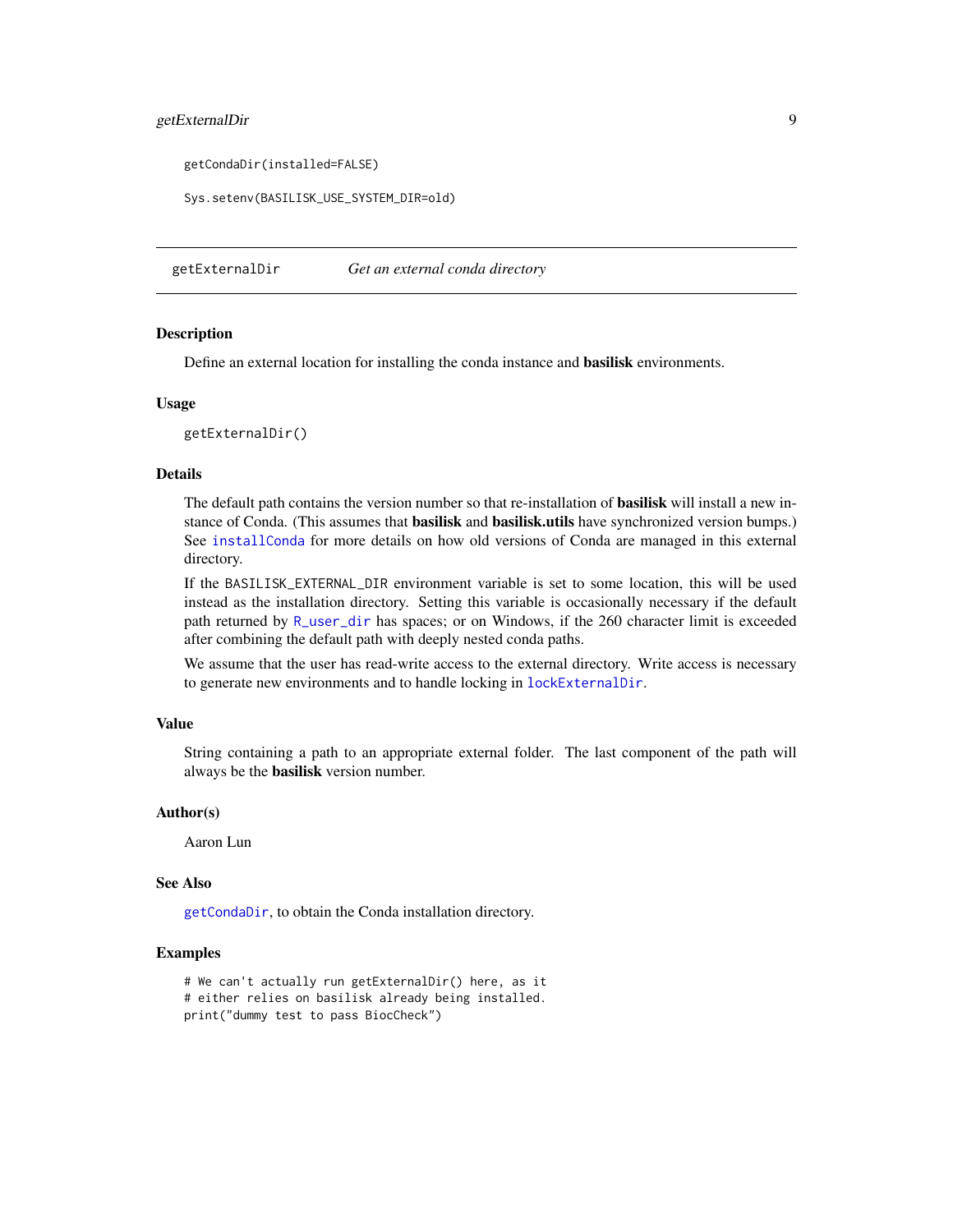<span id="page-9-0"></span>

Get the system installation directory for a package. This is not entirely trivial as it may be called before the package is installed.

#### Usage

getSystemDir(pkgname, installed)

# Arguments

| pkgname   | String containing the package name.                                          |
|-----------|------------------------------------------------------------------------------|
| installed | Logical scalar specifying whether the package is likely to be installed yet. |

# Value

String containing the path to the (likely, if installed=FALSE) installation directory for pkgname.

#### Author(s)

Aaron Lun

# Examples

getSystemDir("basilisk", installed=FALSE)

<span id="page-9-1"></span>installConda *Install (Mini)conda*

# Description

Install conda - specifically Miniconda, though historically we used Anaconda - to an appropriate destination path, skipping the installation if said path already exists.

#### Usage

```
installConda(installed = TRUE)
```
#### Arguments

installed Logical scalar indicating whether basilisk is already installed. Should only be set to FALSE in basilisk configure scripts.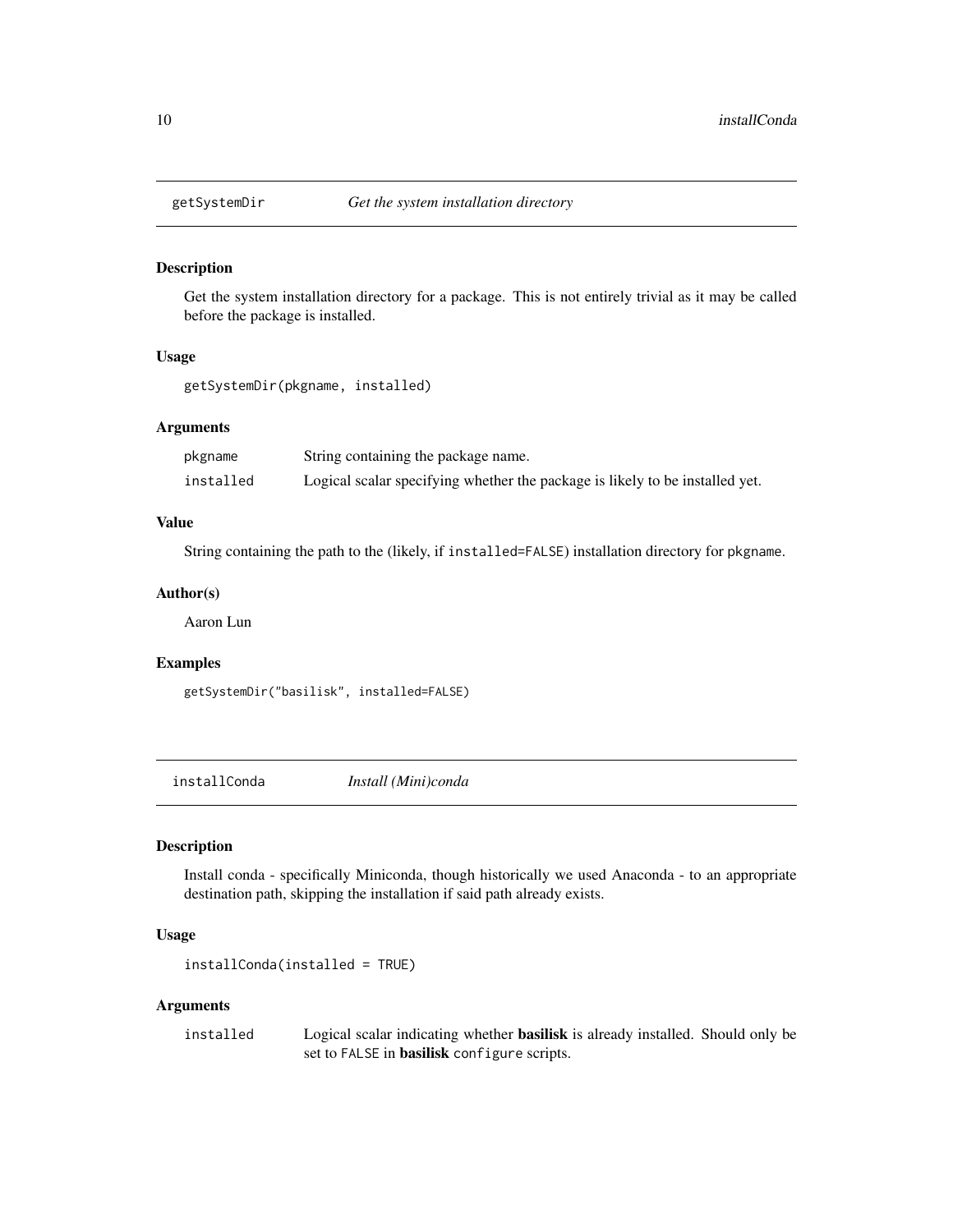#### <span id="page-10-0"></span>installConda 11

#### Details

This function was originally created from code in <https://github.com/hafen/rminiconda>, also borrowing code from reticulate's install\_miniconda for correct Windows installation. It downloads and runs a Miniconda installer to create a dedicated Conda instance that is managed by basilisk, separate from other instances that might be available on the system. Currently, we use version 4.8.3 of the Miniconda3 installer.

The installer itself is cached to avoid re-downloading it when, e.g., re-installing **basilisk** across separate R sessions. Users can obtain/delete the cached installer by looking at the contents of the parent directory of [getExternalDir](#page-8-1). This caching behavior is disabled for system installations (see [useSystemDir](#page-15-1)), which touch nothing except the system directories; in such cases, only repeated installation attempts in the same R session will re-use the same installer.

#### Value

A conda instance is created at the location specified by [getCondaDir](#page-7-1). Nothing is performed if a complete instance already exists at that location. A logical scalar is returned indicating whether a new instance was created.

#### Destruction of old instances

Whenever installConda is re-run (and BASILISK\_USE\_SYSTEM\_DIR is not set, see [?getCondaDir](#page-7-1)), any previous conda instances and their associated **basilisk** environments are destroyed. This avoids duplication of large conda instances after their obselescence. Client packages are expected to recreate their environments in the latest conda instance.

Users can disable this destruction by setting the BASILISK\_NO\_DESTROY environment variable to "1". This may be necessary on rare occasions when running multiple R instances on the same Bioconductor release. Note that setting this variable is not required for R instances using different Bioconductor releases; the destruction is smart enough to only remove conda instances generated from the same release.

#### Author(s)

Aaron Lun

```
# We can't actually run installConda() here, as it
# either relies on basilisk already being installed or
# it has a hard-coded path to the basilisk system dir.
print("dummy test to pass BiocCheck")
```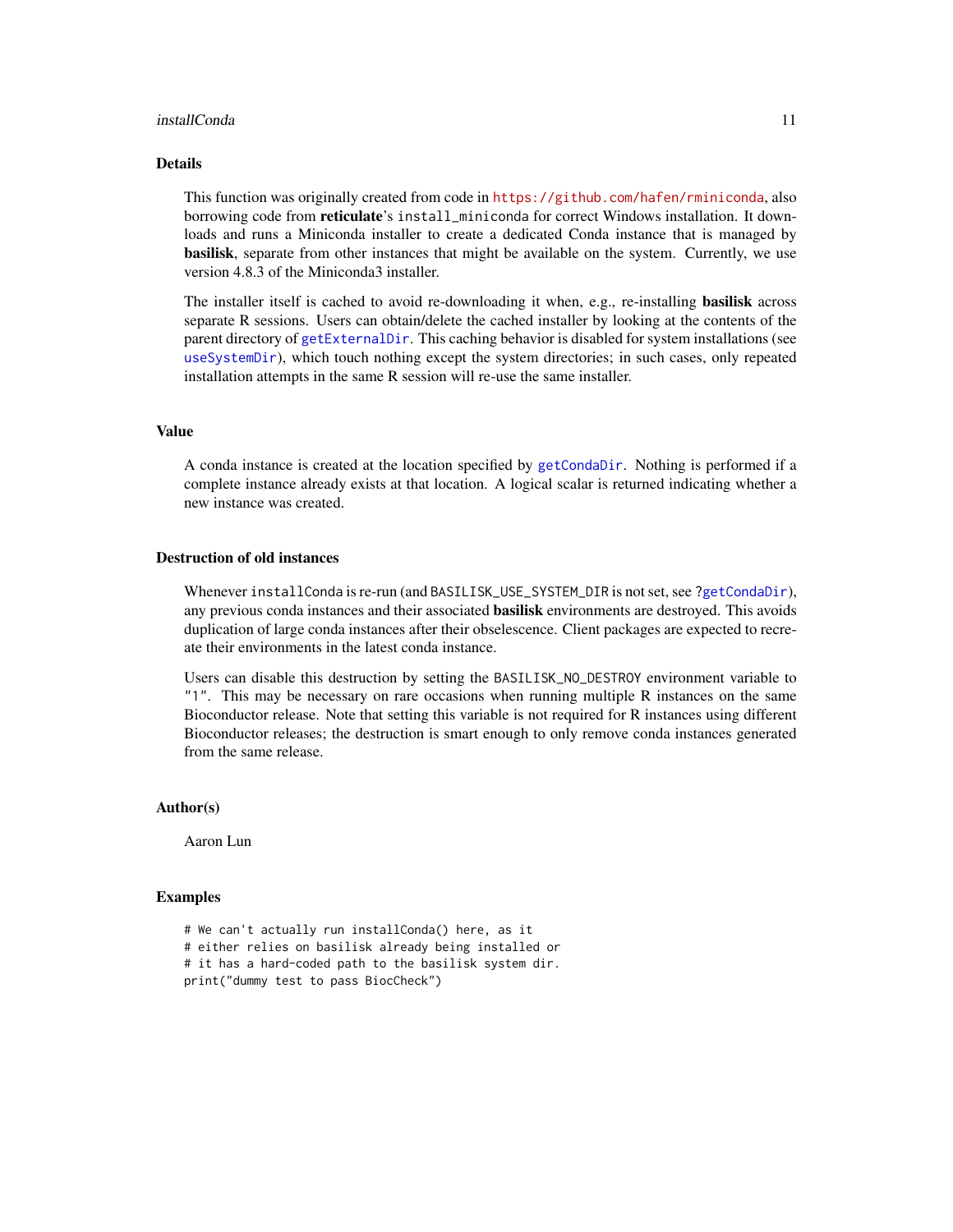<span id="page-11-0"></span>

Indicate whether we are on Windows or MacOSX.

# Usage

isWindows()

isMacOSX()

# Value

Logical scalar indicating whether we are on the specified OS.

# Author(s)

Aaron Lun

# Examples

isWindows() isMacOSX()

<span id="page-11-1"></span>lockExternalDir *Lock external directory*

# Description

Lock the external Conda installation directory so that multiple processes cannot try to install at the same time.

# Usage

```
lockExternalDir(path = getExternalDir(), ...)
```

```
unlockExternalDir(lock.info, ...)
```
# Arguments

| path                    | String containing the path to the external directory.                                                                                                                       |
|-------------------------|-----------------------------------------------------------------------------------------------------------------------------------------------------------------------------|
| $\cdot$ $\cdot$ $\cdot$ | For lockExternalDir, further arguments to pass to lockDirectory such as<br>exclusive. For unlockExternalDir, further arguments to pass to unlockDirectory<br>such as clear. |
| lock.info               | A lock object generated by <b>lockDirectory</b> .                                                                                                                           |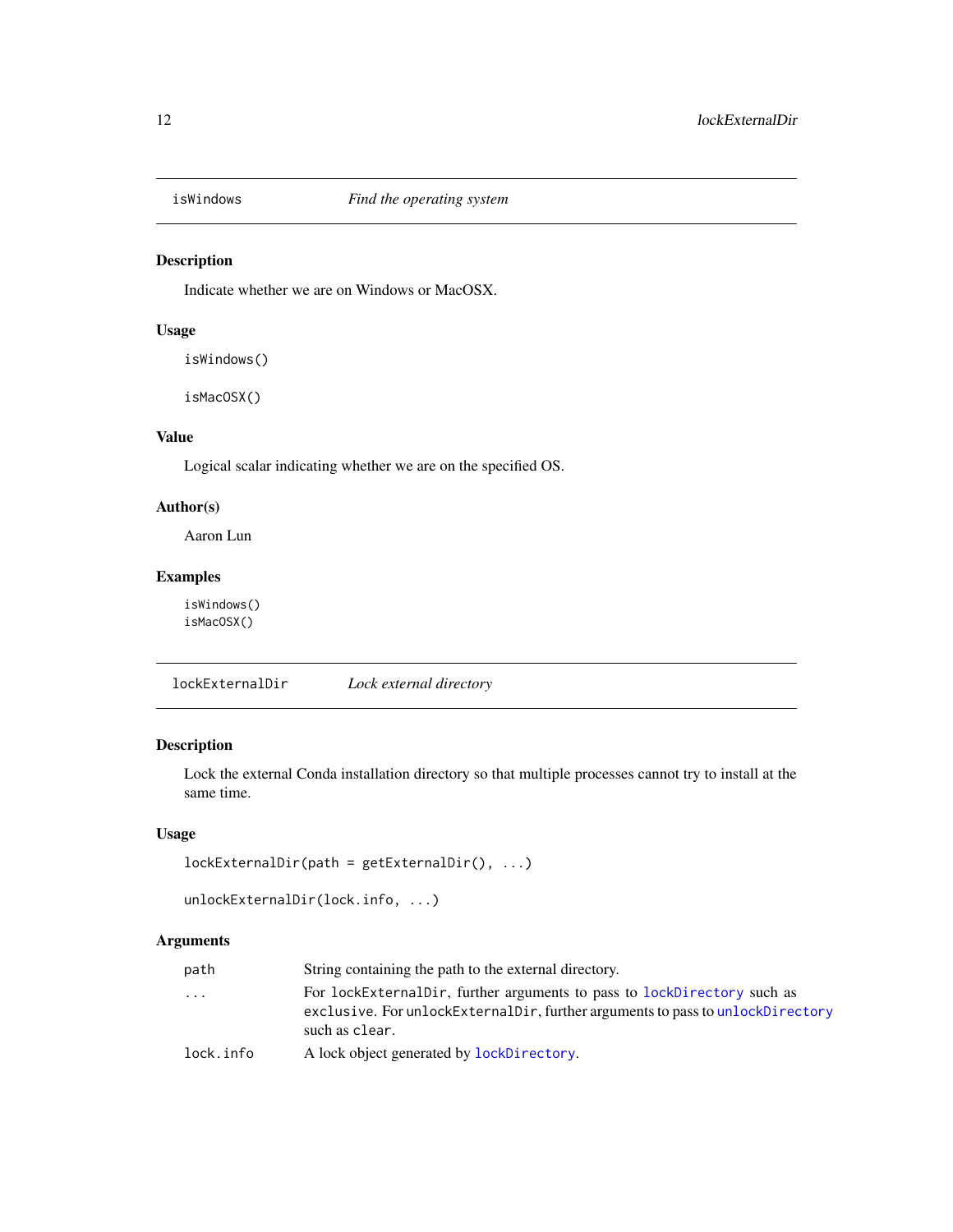#### <span id="page-12-0"></span>Details

This will apply a lock to the (possibly user-specified) external Conda installation directory, so that a user trying to run parallel **basilisk** processes will not have race conditions during lazy Conda installation. We use dir.expiry to manage the locking process for us, with the following strategy:

- If a system installation is being performed, we do not perform any locking. Rather, the R package manager will lock the entire R installation directory for us.
- If the external directory is not yet present, we establish an exclusive lock. We then proceed to the creation of said directory and installation of Conda.
- If an external installation directory is already present, we establish a shared lock. This will wait for any exclusive lock to expire (and thus any currently running installation to finish). No waiting is required if there are no existing exclusive locks.

Note that locking is only required during installation of Conda (or its environments), not during actual use. Once an installation/environment is created, we assume that it is read-only for all processes. Technically, this might not be true if one were to install a new version of **basilisk** halfway through an R session, which would prompt [installConda](#page-9-1) to wipe out the old Conda installations; but one cannot in general guarantee the behavior of running R sessions when package versions change anyway, so we won't bother to protect against that.

# Value

lockExternalDir will return a lock object from [lockDirectory](#page-0-0). unlockExternalDir will unlock the file and return NULL invisibly.

#### Author(s)

Aaron Lun

#### See Also

[installConda](#page-9-1), for an example of how to implement this locking approach.

#### Examples

```
loc <- lockExternalDir()
unlockExternalDir(loc)
```
setCondaPackageDir *Set or unset the Conda package directory*

#### **Description**

Set or unset the directory used to store the cached Conda packages, e.g., tarballs and such. This should be a non-temporary location as other packages may link to its contents.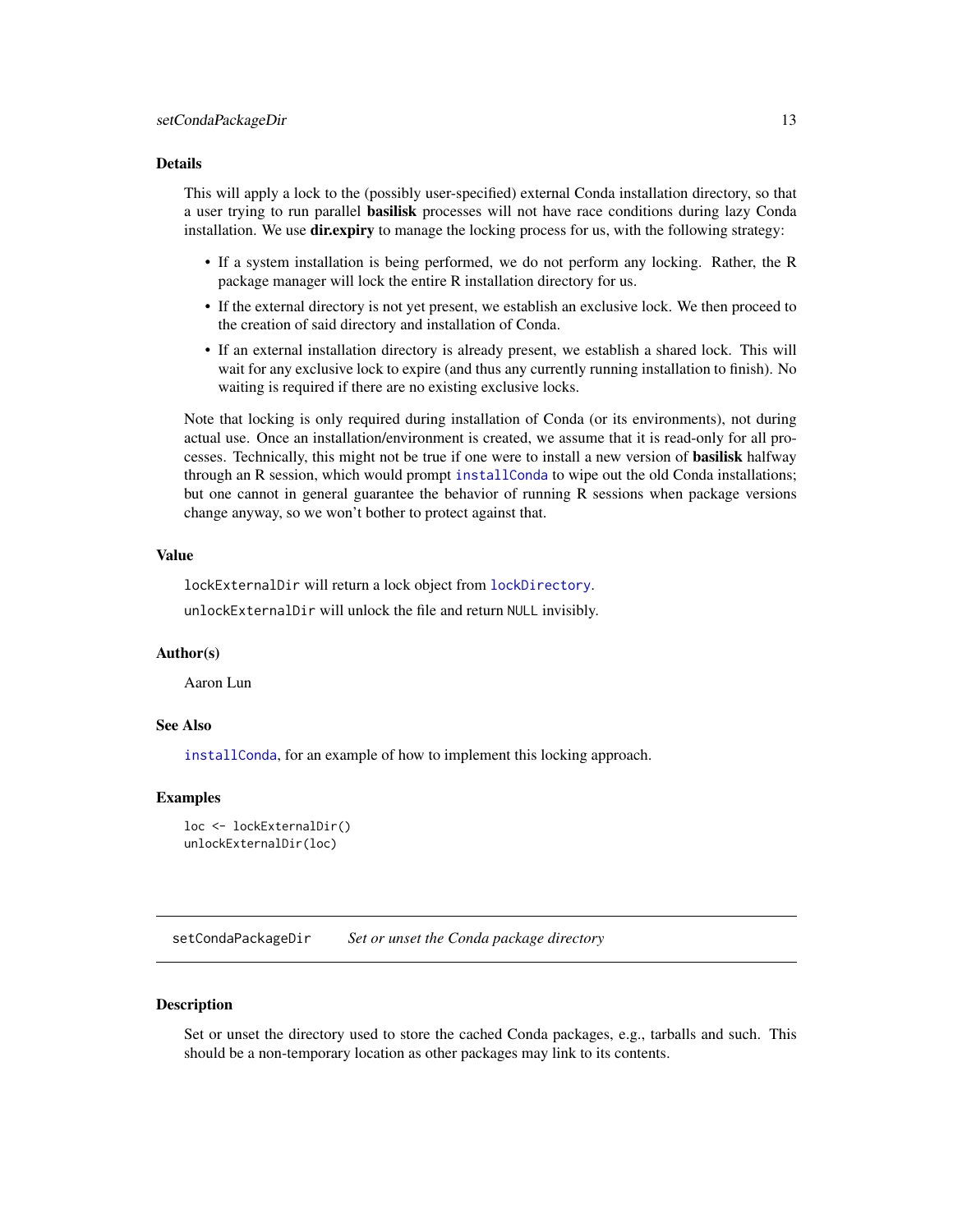#### <span id="page-13-0"></span>Usage

setCondaPackageDir(loc)

#### Arguments

loc A string containing a path to the desired directory (that should already exist). Alternatively NA, in which case any existing setting is removed.

# Value

The previous value of CONDA\_PKGS\_DIRS, invisibly.

#### Author(s)

Aaron Lun

# Examples

```
# Setting it to something new:
out <- setCondaPackageDir(tempdir())
```

```
# Setting it back
setCondaPackageDir(out)
```
setVariable *Set an environment variable*

# Description

Set an environment variable safely, unsetting it if the supplied value is NA.

#### Usage

```
setVariable(name, value)
```
#### Arguments

| name  | String containing the name of an environment variable.                          |
|-------|---------------------------------------------------------------------------------|
| value | String containing the value of an environment variable. This can be NA to unset |
|       | the variable.                                                                   |

#### Value

String containing the value of the variable before running this function; or NA, if the variable was not set.

# Author(s)

Aaron Lun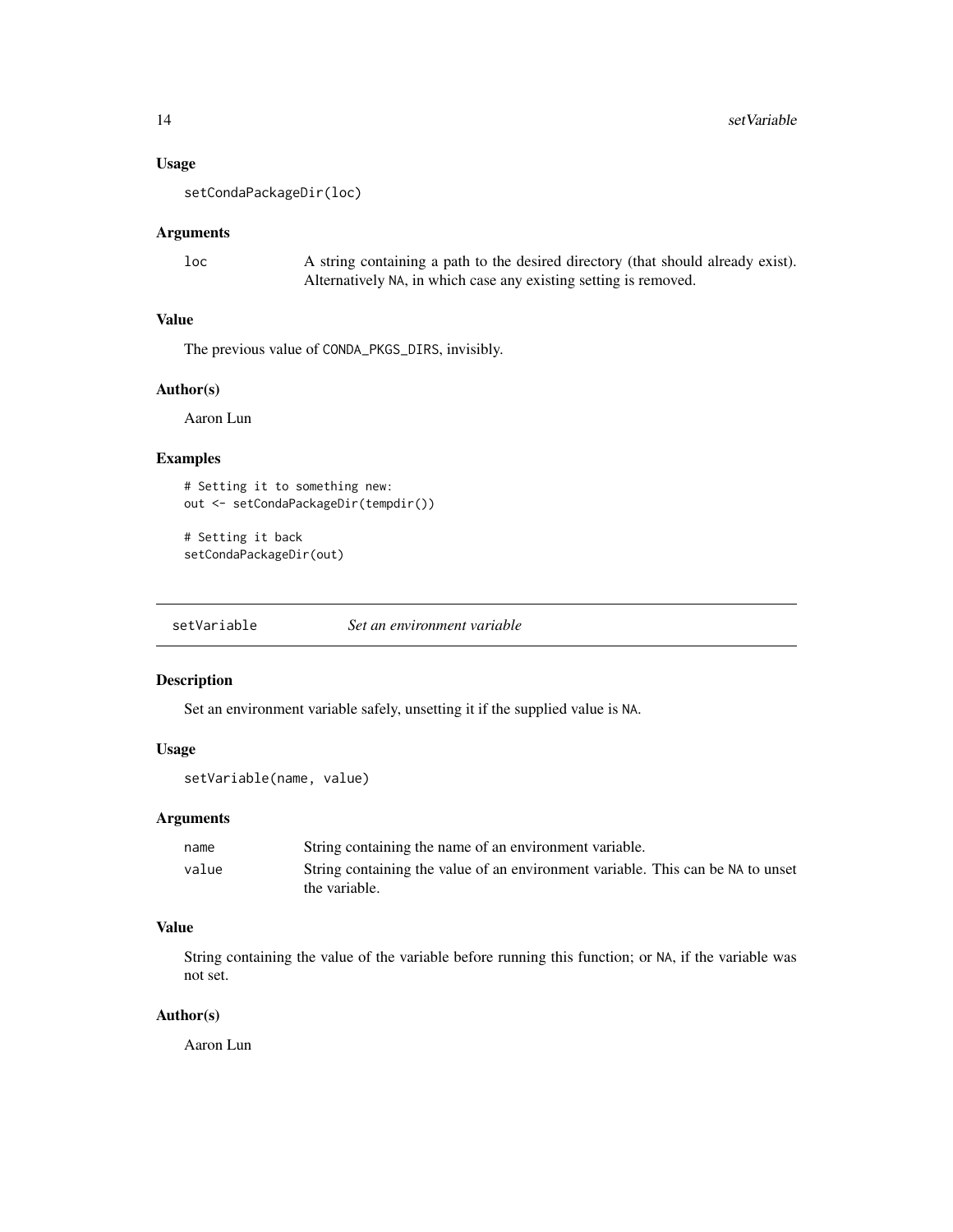<span id="page-14-1"></span><span id="page-14-0"></span>

Delete files or directories with an error message if it does not succeed.

#### Usage

 $unlink2(x, recursive = TRUE, force = TRUE, ...)$ 

# Arguments

x, recursive, force, ... Further arguments to pass to [unlink](#page-0-0).

#### Details

This is primarily necessary to avoid incomprehensible errors when a directory containing a stale environment or installation is not successfully deleted. We set recursive=TRUE by default for convenience; we also set force=TRUE by default to avoid difficulties due to rogue permissions.

# Value

Either all x are successfully deleted or an error is raised. NULL is invisibly returned.

## See Also

[dir.create2](#page-5-1), for a similarly safe directory creation function.

# Examples

```
out <- tempfile()
unlink2(out) # no error from deleting non-existent file.
write(file=out, "whee")
```
unlink2(out)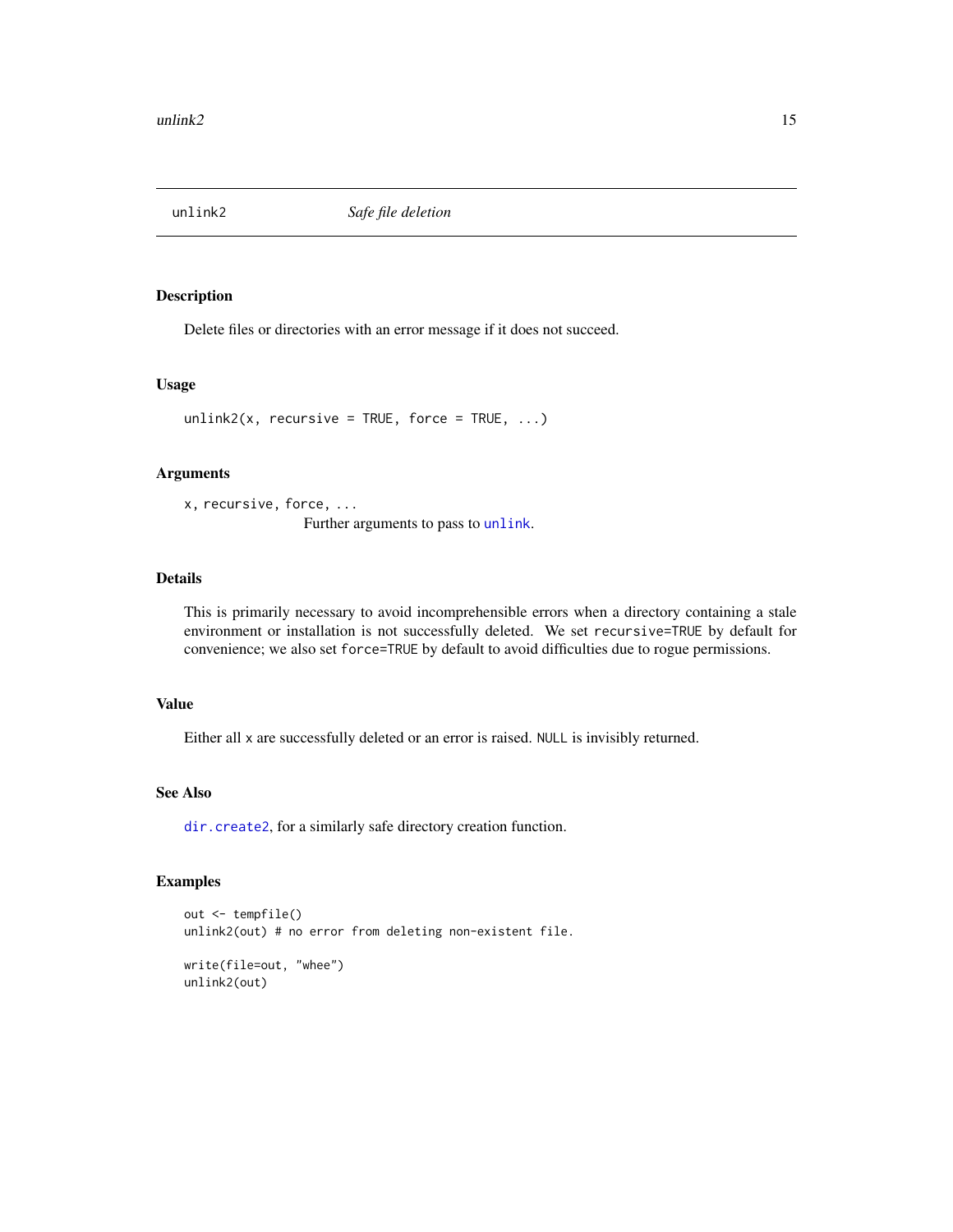<span id="page-15-1"></span><span id="page-15-0"></span>

Should we use the R system directory for installing basilisk's Conda instance (or client environments)?

#### Usage

useSystemDir()

# Details

The default value is FALSE to avoid problems with position-dependent code in packaged binaries. This can be changed by setting BASILISK\_USE\_SYSTEM\_DIR environment variable to "1".

# Value

Logical scalar providing an answer to the above.

#### Author(s)

Aaron Lun

#### See Also

[getCondaDir](#page-7-1), where this function is used.